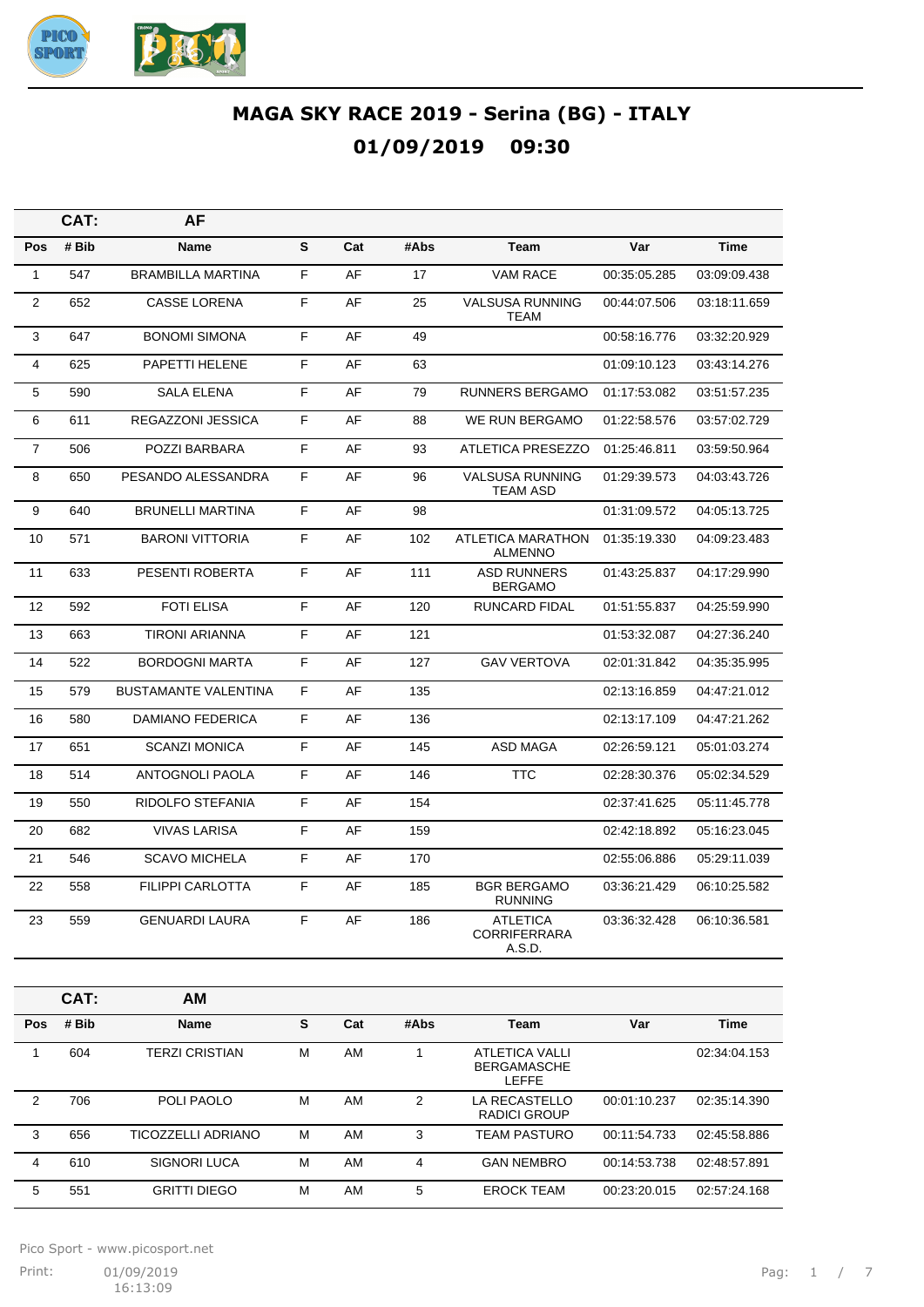

|                | CAT:  | AM                      |   |     |      |                                               |              |              |
|----------------|-------|-------------------------|---|-----|------|-----------------------------------------------|--------------|--------------|
| Pos            | # Bib | Name                    | S | Cat | #Abs | Team                                          | Var          | Time         |
| 6              | 700   | <b>MARTINELLI FABIO</b> | М | AM  | 6    | SCI CLUB 13<br><b>CLUSONE</b>                 | 00:24:58.506 | 02:59:02.659 |
| $\overline{7}$ | 593   | <b>MAFFEIS MATTEO</b>   | М | AM  | 7    | <b>GRUPPO ALPINISTICO</b><br><b>VERTOVESE</b> | 00:25:02.758 | 02:59:06.911 |
| 8              | 689   | <b>NESSI MANUEL</b>     | М | AM  | 8    | ATLETICA MARATHON<br><b>ALMENNO</b>           | 00:25:40.007 | 02:59:44.160 |
| 9              | 505   | <b>TOGNI DAVIDE</b>     | М | AM  | 9    | <b>CARVICO</b><br><b>SKYRUNNING</b>           | 00:26:43.759 | 03:00:47.912 |
| 10             | 600   | <b>BALZI MAURO</b>      | М | AM  | 10   | <b>ASD MAGA</b>                               | 00:28:31.030 | 03:02:35.183 |
| 11             | 658   | BERTOLAZZI MARCELLO     | м | AM  | 12   |                                               | 00:29:09.023 | 03:03:13.176 |
| 12             | 629   | ZAMBELLI DANIELE        | м | AM  | 13   | <b>ASD MAGA</b>                               | 00:29:26.023 | 03:03:30.176 |
| 13             | 704   | <b>CARRARA MANUEL</b>   | М | AM  | 14   | LA RECASTELLO<br>RADICI                       | 00:30:29.775 | 03:04:33.928 |
| 14             | 524   | <b>BROCCIO ANTONIO</b>  | М | AM  | 15   | <b>CANTO DI CORSA</b>                         | 00:31:53.274 | 03:05:57.427 |
| 15             | 614   | FRACASSETTI FRANCESCO   | м | AM  | 16   |                                               | 00:33:46.533 | 03:07:50.686 |
| 16             | 697   | <b>MICHELI DANIELE</b>  | М | AM  | 18   |                                               | 00:36:47.025 | 03:10:51.178 |
| 17             | 645   | <b>CARENINI PAOLO</b>   | м | AM  | 19   | ASD FO DI PE                                  | 00:37:26.773 | 03:11:30.926 |
| 18             | 518   | <b>BOLIS DANIELE</b>    | М | AM  | 20   | PANTERA ROSA                                  | 00:38:16.013 | 03:12:20.166 |
| 19             | 648   | RIPAMONTI MATTIA        | М | AM  | 22   |                                               | 00:42:19.770 | 03:16:23.923 |
| 20             | 503   | <b>ZANCHI NICOLO</b>    | Μ | AM  | 23   | <b>GAN NEMBRO</b>                             | 00:42:51.271 | 03:16:55.424 |
| 21             | 659   | PIROLA ANDREA           | М | AM  | 24   | <b>ATLETICA VALLE</b><br><b>BREMBANA</b>      | 00:43:18.767 | 03:17:22.920 |
| 22             | 527   | <b>QUISTINI SIMON</b>   | М | AM  | 26   |                                               | 00:44:48.512 | 03:18:52.665 |
| 23             | 566   | <b>WITAS ANDRZEJ</b>    | М | AM  | 27   | KW KRAKÓW /<br>LACHOTEAM                      | 00:45:13.501 | 03:19:17.654 |
| 24             | 556   | <b>CATTANI MARCO</b>    | М | AM  | 28   |                                               | 00:45:52.001 | 03:19:56.154 |
| 25             | 536   | <b>BRUNA MAURIZIO</b>   | м | AM  | 29   |                                               | 00:47:31.514 | 03:21:35.667 |
| 26             | 538   | <b>BONALDI RUBEN</b>    | м | AM  | 30   | <b>GS OROBIE</b>                              | 00:48:13.016 | 03:22:17.169 |
| 27             | 576   | RIZZI ANDREA            | м | AM  | 31   | MORCC IN PE                                   | 00:50:25.736 | 03:24:29.889 |
| 28             | 667   | CORTINOVIS CLAUDIO      | М | AM  | 32   | <b>ATLETICA CASATI</b><br><b>ARCORE</b>       | 00:50:34.485 | 03:24:38.638 |
| 29             | 520   | DONATI ALBERTO          | Μ | AM  | 34   |                                               | 00:50:47.242 | 03:24:51.395 |
| 30             | 690   | <b>FILIPPINI MATTEO</b> | M | AM  | 35   |                                               | 00:51:21.995 | 03:25:26.148 |
| 31             | 657   | RONCELLI NICOLA         | M | AM  | 36   | RUNNERS BERGAMO                               | 00:51:44.743 | 03:25:48.896 |
| 32             | 560   | SORTINO ANDREA          | M | AM  | 37   | <b>ATLETICA VALLE</b><br><b>BREMBANA</b>      | 00:52:28.748 | 03:26:32.901 |
| 33             | 591   | <b>ROTA MAURO</b>       | М | AM  | 38   |                                               | 00:53:09.244 | 03:27:13.397 |
| 34             | 572   | <b>GRITTI ETTORE</b>    | М | AM  | 41   | ATLETICA PRESEZZO                             | 00:54:03.985 | 03:28:08.138 |
| 35             | 588   | <b>CALABRESE MIRKO</b>  | M | AM  | 43   |                                               | 00:54:41.985 | 03:28:46.138 |
| 36             | 607   | DELLA TORRE GABRIELE    | М | AM  | 44   | LIBERO                                        | 00:54:48.985 | 03:28:53.138 |
| 37             | 615   | LOCATELLI GIORGIO       | М | AM  | 46   |                                               | 00:56:05.750 | 03:30:09.903 |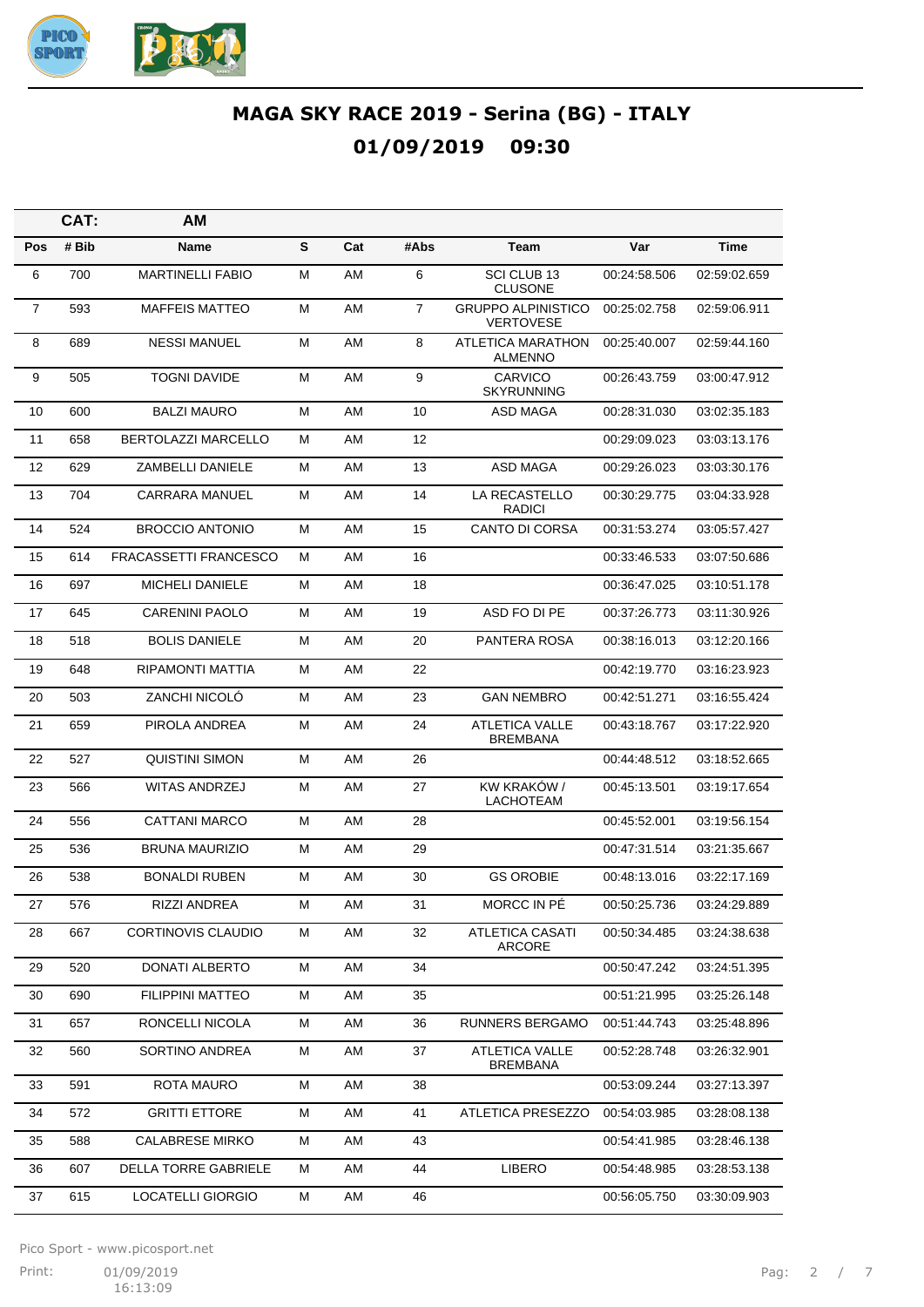

|     | CAT:  | AM                           |   |     |      |                                              |              |              |
|-----|-------|------------------------------|---|-----|------|----------------------------------------------|--------------|--------------|
| Pos | # Bib | Name                         | S | Cat | #Abs | Team                                         | Var          | Time         |
| 38  | 672   | <b>CORTINOVIS DAVIDE</b>     | М | AM  | 47   |                                              | 00:56:33.252 | 03:30:37.405 |
| 39  | 669   | CARRARA ALESSANDRO           | Μ | AM  | 48   | <b>G.S.MARINELLI</b><br><b>COMENDUNO</b>     | 00:57:26.764 | 03:31:30.917 |
| 40  | 513   | <b>FUSI MARCO</b>            | М | AM  | 50   | <b>RUNNING TEAM</b><br><b>MOTTA VISCONTI</b> | 00:58:57.271 | 03:33:01.424 |
| 41  | 694   | CATTANEO ROBERTO             | М | AM  | 52   |                                              | 01:00:07.788 | 03:34:11.941 |
| 42  | 581   | <b>MINOSSI FLAVIO</b>        | М | AM  | 53   |                                              | 01:00:56.520 | 03:35:00.673 |
| 43  | 603   | <b>BERTOLAZZI GIAMPIETRO</b> | м | AM  | 54   | ASD MAGA                                     | 01:01:35.518 | 03:35:39.671 |
| 44  | 634   | LIO CARLO                    | М | AM  | 56   | <b>ASD RUNNERS</b><br><b>BERGAMO</b>         | 01:04:41.043 | 03:38:45.196 |
| 45  | 708   | <b>CARRARA ROBERTO</b>       | М | AM  | 57   | <b>ATLETICA VALE</b><br><b>BREMBANA</b>      | 01:06:21.304 | 03:40:25.457 |
| 46  | 569   | <b>BELOTTI CLAUDIO</b>       | М | AM  | 59   |                                              | 01:07:10.849 | 03:41:15.002 |
| 47  | 626   | <b>REGAZZONI OMAR</b>        | М | AM  | 62   |                                              | 01:07:41.351 | 03:41:45.504 |
| 48  | 573   | <b>NAVA ARTURO</b>           | М | AM  | 65   |                                              | 01:11:20.617 | 03:45:24.770 |
| 49  | 639   | <b>VALSECCHI DENIS</b>       | М | AM  | 66   | ATLETICA PRESEZZO                            | 01:11:37.866 | 03:45:42.019 |
| 50  | 512   | <b>GUGLIELMETTI GIANNI</b>   | М | AM  | 67   | <b>GOLD SAVOSA</b>                           | 01:12:04.109 | 03:46:08.262 |
| 51  | 632   | PIAZZALUNGA ANDREA           | М | AM  | 68   | <b>ASD RUNNERS</b><br><b>BERGAMO</b>         | 01:13:35.585 | 03:47:39.738 |
| 52  | 526   | <b>MAPELLI EROS</b>          | М | AM  | 69   | <b>RUNNERS BERGAMO</b>                       | 01:14:08.085 | 03:48:12.238 |
| 53  | 693   | <b>GRIGIS DAVIDE</b>         | М | AM  | 71   |                                              | 01:15:43.833 | 03:49:47.986 |
| 54  | 692   | <b>CORTINOVIS DAVIDE</b>     | м | AM  | 72   | POLISPORTIVA CRAL<br><b>BPB ASD</b>          | 01:15:47.833 | 03:49:51.986 |
| 55  | 673   | DURANTE PAOLO                | М | AM  | 74   | CANTO DI CORSA ASD                           | 01:17:21.338 | 03:51:25.491 |
| 56  | 541   | <b>FRIGERIO JOHN MARIO</b>   | М | AM  | 75   |                                              | 01:17:25.078 | 03:51:29.231 |
| 57  | 628   | <b>VICINI ALESSANDRO</b>     | Μ | AM  | 76   | ATLETICA VILLONGO                            | 01:17:39.079 | 03:51:43.232 |
| 58  | 670   | <b>RESTEGHINI FILIPPO</b>    | Μ | AM  | 80   | LA MICHETTA                                  | 01:18:15.335 | 03:52:19.488 |
| 59  | 655   | <b>MAFFEIS MANUEL</b>        | М | AM  | 82   |                                              | 01:18:35.075 | 03:52:39.228 |
| 60  | 613   | MAZZOLENI ROBERTO            | М | AM  | 84   |                                              | 01:18:43.075 | 03:52:47.228 |
| 61  | 705   | <b>OBERTI OMAR</b>           | М | AM  | 85   | GAV                                          | 01:18:56.577 | 03:53:00.730 |
| 62  | 698   | RAVASIO JVAN                 | М | AM  | 86   | CARVICO<br><b>SKYRUNNING</b>                 | 01:19:16.320 | 03:53:20.473 |
| 63  | 525   | <b>TESTORI ROMEO</b>         | М | AM  | 87   |                                              | 01:21:29.547 | 03:55:33.700 |
| 64  | 575   | DONGHI ANDREA                | М | AM  | 89   |                                              | 01:24:01.571 | 03:58:05.724 |
| 65  | 577   | MORLACCHI ROBERTO            | М | AM  | 91   | MORCC IN PÉ                                  | 01:25:03.318 | 03:59:07.471 |
| 66  | 517   | GIANNUZZO ANGELO             | М | AM  | 92   | <b>EWS SKY TEAM</b>                          | 01:25:37.310 | 03:59:41.463 |
| 67  | 676   | PIEVANI NICOLA               | М | AM  | 94   | <b>GAN NEMBRO</b>                            | 01:25:58.813 | 04:00:02.966 |
| 68  | 630   | <b>VARGIU MATTEO</b>         | М | AM  | 95   |                                              | 01:27:06.318 | 04:01:10.471 |
| 69  | 685   | DEPONTI PAOLO                | М | AM  | 97   |                                              | 01:30:56.820 | 04:05:00.973 |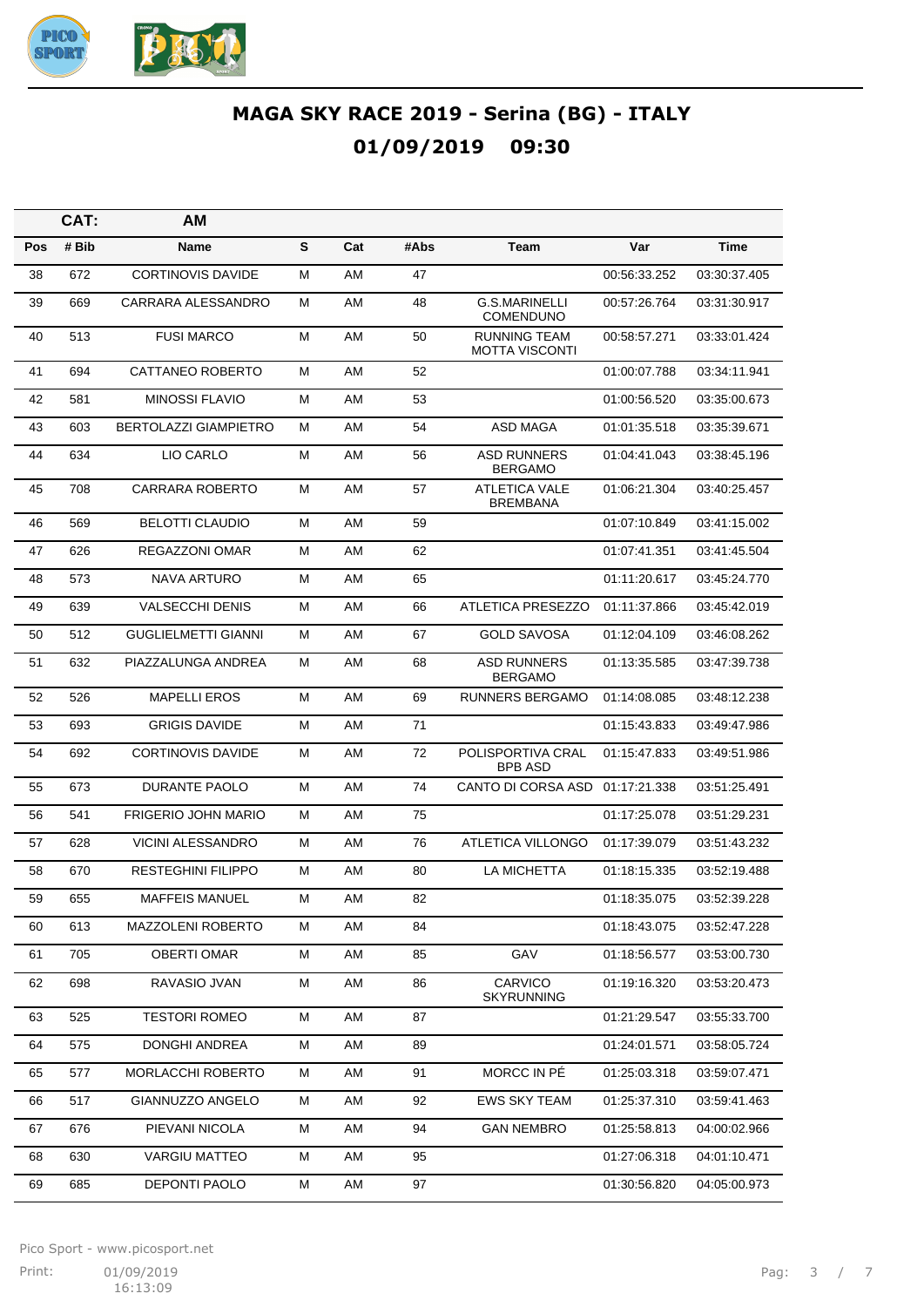

|     | CAT:  | AM                        |   |     |      |                                             |              |              |
|-----|-------|---------------------------|---|-----|------|---------------------------------------------|--------------|--------------|
| Pos | # Bib | Name                      | S | Cat | #Abs | Team                                        | Var          | <b>Time</b>  |
| 70  | 699   | <b>ACERBIS MARCO</b>      | М | AM  | 99   | <b>13 CLUSONE SPORT</b><br><b>EVOLUTION</b> | 01:31:10.575 | 04:05:14.728 |
| 71  | 643   | CAVAGNA MASSIMILIANO      | М | AM  | 100  |                                             | 01:31:14.071 | 04:05:18.224 |
| 72  | 618   | <b>BIANCHI STEFANO</b>    | М | AM  | 101  | <b>CARVICO SKYRUNNIG</b>                    | 01:34:18.833 | 04:08:22.986 |
| 73  | 637   | ALGAROTTI LUCA            | М | AM  | 103  | <b>ASD RUNNERS</b><br><b>BERGAMO</b>        | 01:35:46.826 | 04:09:50.979 |
| 74  | 642   | <b>BONFANTI GIANCARLO</b> | Μ | AM  | 104  | <b>G.A.N.</b>                               | 01:36:20.577 | 04:10:24.730 |
| 75  | 565   | <b>BIELA MACIEJ</b>       | Μ | AM  | 105  |                                             | 01:38:02.062 | 04:12:06.215 |
| 76  | 534   | <b>DOLCI MAICOL</b>       | М | AM  | 107  |                                             | 01:38:26.061 | 04:12:30.214 |
| 77  | 696   | <b>AMIGONI MARCO</b>      | Μ | AM  | 108  | CARVICOSKYRANNIN<br>G                       | 01:40:04.585 | 04:14:08.738 |
| 78  | 544   | MAGNAGHI STEFANO          | Μ | AM  | 110  | <b>RUNCARD</b>                              | 01:42:06.083 | 04:16:10.236 |
| 79  | 664   | PAGNONCELLI MATTIA        | Μ | AM  | 112  |                                             | 01:44:06.571 | 04:18:10.724 |
| 80  | 609   | <b>BELLI DAVIDE</b>       | Μ | AM  | 115  | ATLETICA PRESEZZO                           | 01:44:40.071 | 04:18:44.224 |
| 81  | 631   | SALVINI ALDO              | М | AM  | 117  | <b>ASD RUNNERS</b><br><b>BERGAMO</b>        | 01:46:26.836 | 04:20:30.989 |
| 82  | 504   | <b>TOSI ROBERTO</b>       | Μ | AM  | 118  | <b>G.P.AVIS PAVIA</b>                       | 01:46:49.330 | 04:20:53.483 |
| 83  | 523   | <b>ASTORI DANIELE</b>     | М | AM  | 119  |                                             | 01:47:20.329 | 04:21:24.482 |
| 84  | 678   | REGAZZONI DAVIDE          | М | AM  | 122  | LA RECASTELLO<br><b>RADICI</b>              | 01:53:32.091 | 04:27:36.244 |
| 85  | 570   | <b>SALVI MATTEO</b>       | м | AM  | 123  | <b>MASCALZONE</b><br>OROBICO                | 01:53:51.089 | 04:27:55.242 |
| 86  | 583   | PEZZOTTA LUIGI            | Μ | AM  | 124  |                                             | 01:57:21.582 | 04:31:25.735 |
| 87  | 521   | <b>GAMBIRASIO ALBERTO</b> | Μ | AM  | 125  | <b>RUNNERS BERGAMO</b>                      | 01:58:12.848 | 04:32:17.001 |
| 88  | 595   | <b>CORTINOVIS ANDREA</b>  | Μ | AM  | 126  |                                             | 02:01:12.601 | 04:35:16.754 |
| 89  | 641   | RONCELLI STEFANO          | Μ | AM  | 128  |                                             | 02:04:41.357 | 04:38:45.510 |
| 90  | 644   | <b>BONALDI ALESSANDRO</b> | Μ | AM  | 129  |                                             | 02:06:50.098 | 04:40:54.251 |
| 91  | 616   | <b>COMI RAFFAELE</b>      | М | AM  | 131  | <b>G S MARINELLI</b>                        | 02:09:36.854 | 04:43:41.007 |
| 92  | 602   | MAZZOLENI CLAUDIO         | М | AM  | 133  | ASD MAGA                                    | 02:12:02.606 | 04:46:06.759 |
| 93  | 695   | MEZZACAPO ANTONIO         | М | AM  | 137  |                                             | 02:15:05.606 | 04:49:09.759 |
| 94  | 537   | <b>MAGNAGHI MARCO</b>     | М | AM  | 139  |                                             | 02:18:09.619 | 04:52:13.772 |
| 95  | 507   | ROTA MARCO                | M | AM  | 141  | ASD MAGA                                    | 02:21:32.615 | 04:55:36.768 |
| 96  | 649   | ROTUNNO DANIELE           | М | AM  | 143  | <b>GRUPPO PODISTICO</b><br>VILLASANTESE     | 02:22:04.612 | 04:56:08.765 |
| 97  | 654   | ROSSATO PIETRO            | м | AM  | 144  |                                             | 02:22:07.364 | 04:56:11.517 |
| 98  | 671   | FRANCO PAOLO              | M | AM  | 148  |                                             | 02:32:31.388 | 05:06:35.541 |
| 99  | 509   | PATRIARCA LUCA            | м | AM  | 149  |                                             | 02:33:38.380 | 05:07:42.533 |
| 100 | 574   | ANGELONI MIRKO            | М | AM  | 151  |                                             | 02:35:48.389 | 05:09:52.542 |
| 101 | 555   | PIRLETTI GIAMPAOLO        | м | AM  | 152  |                                             | 02:37:34.626 | 05:11:38.779 |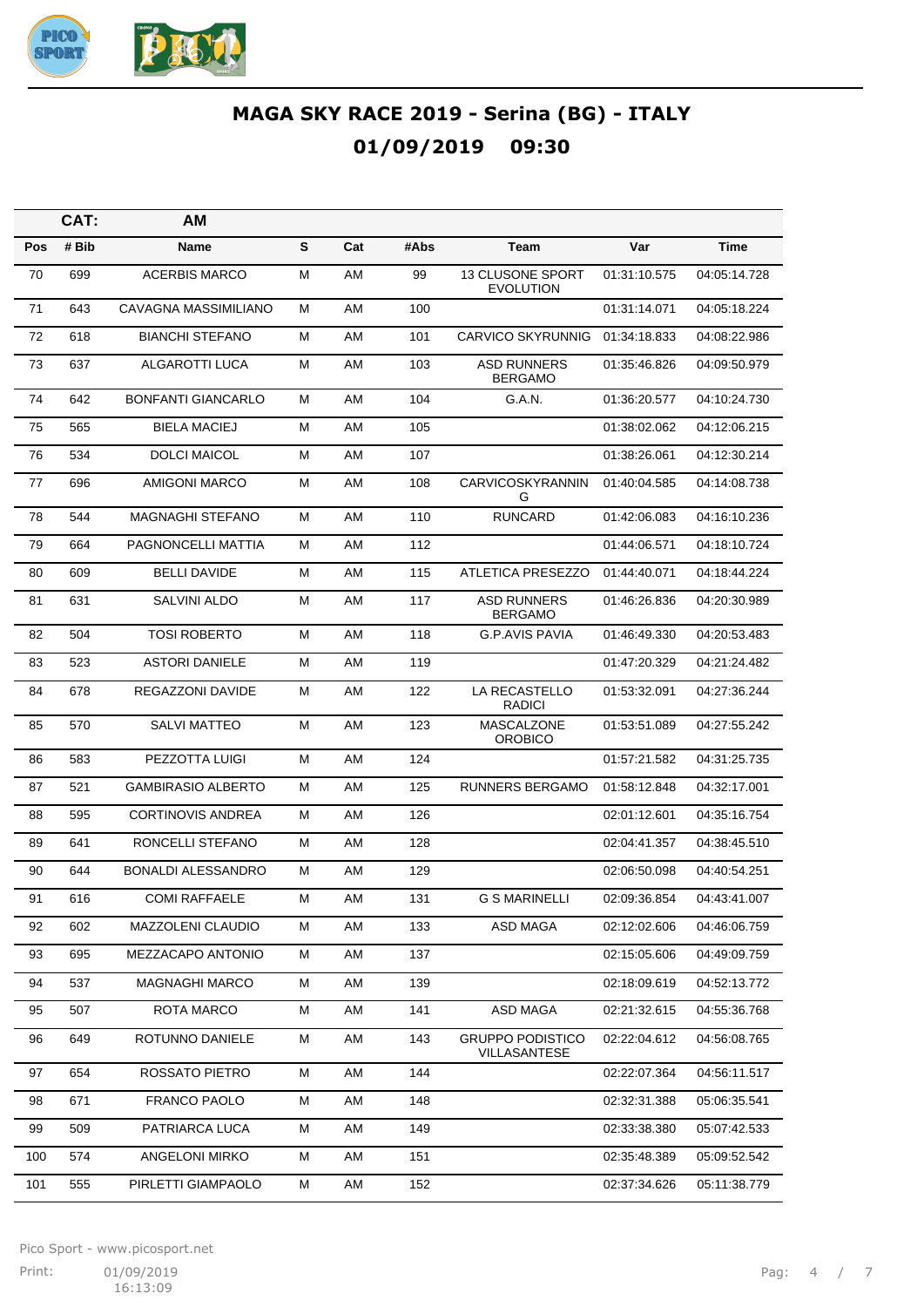

|              | CAT:  | AМ                           |   |      |      |                                         |              |              |
|--------------|-------|------------------------------|---|------|------|-----------------------------------------|--------------|--------------|
| Pos          | # Bib | Name                         | S | Cat  | #Abs | Team                                    | Var          | Time         |
| 102          | 549   | <b>BRAGONZI MARCO</b>        | Μ | AM   | 155  |                                         | 02:37:41.878 | 05:11:46.031 |
| 103          | 636   | <b>CULATTI WILLIAM</b>       | М | AM   | 156  | <b>ASD RUNNERS</b><br><b>BERGAMO</b>    | 02:40:05.642 | 05:14:09.795 |
| 104          | 666   | <b>BONALDI CARLO</b>         | М | AM   | 158  | <b>UBI BANCA GOGGI</b>                  | 02:42:18.639 | 05:16:22.792 |
| 105          | 683   | <b>SASSI EMMANUELE</b>       | М | AM   | 160  | ASD GAN NEMBRO                          | 02:42:42.892 | 05:16:47.045 |
| 106          | 578   | <b>COMOTTI PAOLO</b>         | М | AM   | 161  |                                         | 02:46:16.662 | 05:20:20.815 |
| 107          | 519   | <b>SMOQI INDRIT</b>          | М | AM   | 164  | <b>RUNCARD</b>                          | 02:49:43.909 | 05:23:48.062 |
| 108          | 684   | PICCININI GIULIO             | м | AM   | 165  | <b>I DOPE</b>                           | 02:50:34.396 | 05:24:38.549 |
| 109          | 635   | <b>FONTANA GIACOMO</b>       | Μ | AM   | 166  | <b>ASD RUNNERS</b><br><b>BERGAMO</b>    | 02:51:40.138 | 05:25:44.291 |
| 110          | 532   | <b>CASTELLI FRANCESCO</b>    | М | AM   | 167  | <b>CAMISANO RUNNING</b>                 | 02:54:28.887 | 05:28:33.040 |
| 111          | 502   | <b>DIONISI ROBERTO</b>       | м | AM   | 168  | <b>EWS SKY TEAM</b>                     | 02:54:53.629 | 05:28:57.782 |
| 112          | 528   | <b>MILESI ALBERTO</b>        | м | AM   | 171  |                                         | 02:58:00.543 | 05:32:04.696 |
| 113          | 530   | <b>IGNOTO SIMONE</b>         | М | AM   | 172  |                                         | 02:58:17.896 | 05:32:22.049 |
| 114          | 681   | CHIAPPA LUCA                 | М | AM   | 174  | <b>HAIDI</b>                            | 03:06:05.906 | 05:40:10.059 |
| 115          | 686   | <b>CAMPITELLI ROBERTO</b>    | м | AM   | 175  |                                         | 03:08:53.142 | 05:42:57.295 |
| 116          | 510   | <b>VISINONI PAOLO</b>        | М | AM   | 176  | <b>RUNNERS BERGAMO</b>                  | 03:08:55.397 | 05:42:59.550 |
| 117          | 680   | <b>MENEGHINI MARCO</b>       | м | AM   | 177  | <b>HAIDY</b>                            | 03:10:05.655 | 05:44:09.808 |
| 118          | 703   | <b>NISI MATTEO</b>           | M | AM   | 178  | <b>RUNCARD</b>                          | 03:11:51.662 | 05:45:55.815 |
| 119          | 511   | <b>TEDESCO PIETRO</b>        | М | AM   | 182  | <b>EWS SKY TEAM</b>                     | 03:24:46.955 | 05:58:51.108 |
| 120          | 545   | MAZZOCATO PAOLO              | м | AM   | 183  |                                         | 03:30:57.447 | 06:05:01.600 |
| 121          | 516   | <b>TUNZI VITO</b>            | M | AM   | 187  | <b>ASD ORTICA TEAM</b><br><b>MILANO</b> | 03:36:33.933 | 06:10:38.086 |
| 122          | 567   | SANTOPIETRO ANDREA           | М | AM   | 188  |                                         | 03:39:16.185 | 06:13:20.338 |
| 123          | 598   | <b>VALCESCHINI GIAMPAOLO</b> | М | AM   | 190  |                                         | 03:43:32.202 | 06:17:36.355 |
|              |       |                              |   |      |      |                                         |              |              |
|              | CAT:  | <b>O50F</b>                  |   |      |      |                                         |              |              |
| Pos          | # Bib | Name                         | S | Cat  | #Abs | <b>Team</b>                             | Var          | <b>Time</b>  |
| $\mathbf{1}$ | 557   | MAZZUCCHELLI PAOLA           | F | O50F | 45   | <b>ATLETICA PARATICO</b>                | 00:55:41.488 | 03:29:45.641 |

VERTOVESE **CAT: O50M Pos # Bib Name S Cat #Abs Team Var Time** 1 709 RONCALLI GIORGIO M O50M 11 RUNNERS BERGAMO 00:28:49.271 03:02:53.424

2 617 BIANCHI LINO M O50M 21 ASD MAGA 00:41:49.763 03:15:53.916 3 601 BERBENNI ROBERTO M O50M 33 ASD MAGA 00:50:42.499 03:24:46.652

2 585 MONTORFANO MONICA F O50F 90 GRUPPO ALPINISTICO 01:24:38.575 03:58:42.728

Pico Sport - www.picosport.net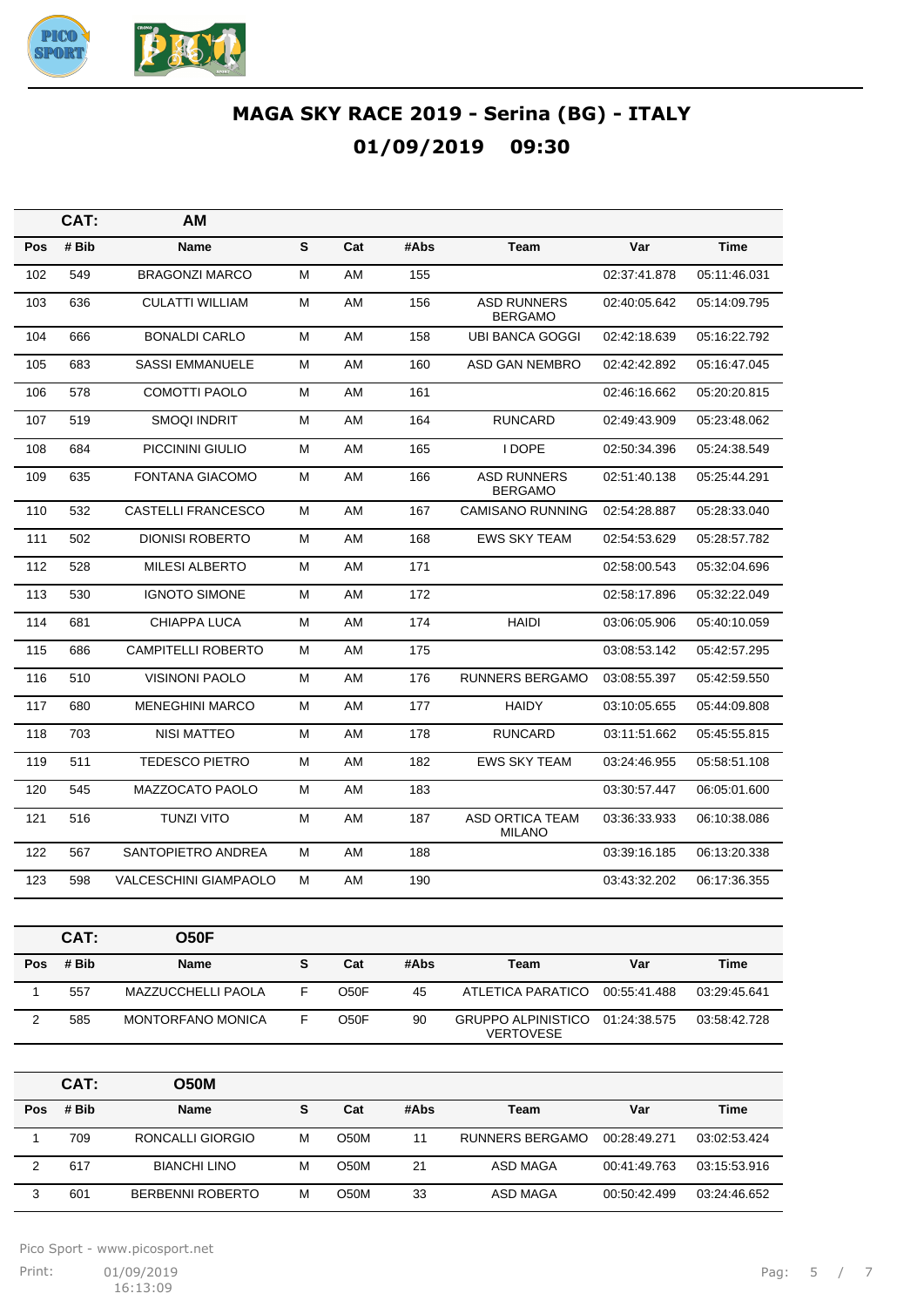

|                | CAT:  | <b>O50M</b>                    |   |                   |      |                                               |              |              |
|----------------|-------|--------------------------------|---|-------------------|------|-----------------------------------------------|--------------|--------------|
| Pos            | # Bib | <b>Name</b>                    | S | Cat               | #Abs | Team                                          | Var          | <b>Time</b>  |
| 4              | 582   | <b>VINICIO BRIGNOLI</b>        | Μ | O <sub>5</sub> 0M | 39   |                                               | 00:53:12.995 | 03:27:17.148 |
| 5              | 646   | <b>CAPELLI IVAN</b>            | Μ | O <sub>5</sub> 0M | 40   |                                               | 00:53:21.993 | 03:27:26.146 |
| 6              | 584   | <b>QUARTI MARCO MAURO</b>      | Μ | O <sub>5</sub> 0M | 42   | <b>SERIM</b>                                  | 00:54:10.236 | 03:28:14.389 |
| $\overline{7}$ | 660   | CORLAZZOLI MAURO               | Μ | O <sub>5</sub> 0M | 51   | LA RECASTELLO<br><b>RADICI GROUP</b>          | 01:00:07.284 | 03:34:11.437 |
| 8              | 587   | CALCAGNILE GIUSEPPE            | Μ | O50M              | 55   | "AVIS TREVIGLIO ""G.<br><b>BRUSAFERRI""</b>   | 01:03:04.292 | 03:37:08.445 |
| 9              | 599   | <b>BRISSONI GIOVANNI</b>       | Μ | O <sub>5</sub> 0M | 58   | ATLETICA VALE<br><b>BREMBANA</b>              | 01:06:50.325 | 03:40:54.478 |
| 10             | 586   | <b>BONOMI ROBERTO</b>          | Μ | O <sub>5</sub> 0M | 60   | <b>GRUPPO ALPINISTICO</b><br><b>VERTOVESE</b> | 01:07:13.851 | 03:41:18.004 |
| 11             | 548   | AMBROSINI GIOVANNI             | м | O50M              | 61   | <b>EROCK TEAM</b>                             | 01:07:14.107 | 03:41:18.260 |
| 12             | 674   | <b>VALSECCHI DANIELE</b>       | Μ | O50M              | 64   |                                               | 01:11:08.618 | 03:45:12.771 |
| 13             | 624   | VIGANO PAOLO                   | м | O50M              | 70   | AL007 - ATL, NOVESE                           | 01:14:43.334 | 03:48:47.487 |
| 14             | 653   | <b>GAVAZZI MAURIZIO</b>        | Μ | O50M              | 78   |                                               | 01:17:52.828 | 03:51:56.981 |
| 15             | 679   | <b>BARETTI ALESSANDRO</b>      | м | O50M              | 81   | E ROCK TEAM                                   | 01:18:21.575 | 03:52:25.728 |
| 16             | 539   | <b>BOFFELLI ROBERTO</b>        | м | O50M              | 83   | <b>SCAIS 3038</b>                             | 01:18:39.825 | 03:52:43.978 |
| 17             | 687   | <b>FERRANDI DARIO</b>          | м | O50M              | 106  |                                               | 01:38:11.570 | 04:12:15.723 |
| 18             | 594   | GHILARDI MIRCO MARINO          | м | O50M              | 109  | <b>GRUPPO ALPINISTICO</b><br><b>VERTOVESE</b> | 01:41:37.342 | 04:15:41.495 |
| 19             | 531   | <b>BENELLI ALBERTO</b>         | М | O <sub>5</sub> 0M | 113  | <b>RUNCARD</b>                                | 01:44:21.318 | 04:18:25.471 |
| 20             | 677   | <b>BIELLA GIANMARIO PIETRO</b> | м | O <sub>5</sub> 0M | 114  | RUNNERS DESIO                                 | 01:44:27.570 | 04:18:31.723 |
| 21             | 597   | POMA PIERO                     | М | O <sub>5</sub> 0M | 116  |                                               | 01:46:16.322 | 04:20:20.475 |
| 22             | 619   | CAVAGNA DIEGO                  | м | O <sub>5</sub> 0M | 130  | <b>ASD MAGA</b>                               | 02:06:52.598 | 04:40:56.751 |
| 23             | 661   | <b>FORESTI ALDO</b>            | М | O <sub>5</sub> 0M | 132  |                                               | 02:12:01.105 | 04:46:05.258 |
| 24             | 622   | RICCIARDELLI GIUSEPPE          | м | O <sub>5</sub> 0M | 134  | <b>RUNNERS BERGAMO</b>                        | 02:12:32.616 | 04:46:36.769 |
| 25             | 529   | <b>SCAGLIA JAN</b>             | м | O50M              | 138  | <b>CREMONA SPORTIVA</b><br>ATLETICA ARVEDI    | 02:17:49.366 | 04:51:53.519 |
| 26             | 707   | <b>MAESTRI FABIO</b>           | М | O50M              | 140  | SERIM                                         | 02:20:36.367 | 04:54:40.520 |
| 27             | 620   | VISTALLI ERMANDO               | М | O50M              | 142  | <b>CARVICO SKYRUNNIG</b>                      | 02:21:58.112 | 04:56:02.265 |
| 28             | 675   | <b>CORTESI FRANCO</b>          | М | O50M              | 147  | <b>EROCK TEAM</b>                             | 02:29:18.128 | 05:03:22.281 |
| 29             | 533   | <b>FERRARIO FEDERICO</b>       | М | O50M              | 150  | CAMISANO RUNNING                              | 02:33:39.137 | 05:07:43.290 |
| 30             | 553   | <b>LENZA STEFANO</b>           | М | O50M              | 153  | <b>LIBERO</b>                                 | 02:37:34.875 | 05:11:39.028 |
| 31             | 542   | <b>BOGNI LUCA</b>              | М | O50M              | 157  | <b>GRUPPO PODISTICO</b><br>ARCENE A.S.D.      | 02:41:52.135 | 05:15:56.288 |
| 32             | 589   | PEZZOTTA SERGIO                | м | O50M              | 162  |                                               | 02:46:33.904 | 05:20:38.057 |
| 33             | 501   | PERLETTI BRUNO                 | М | O50M              | 163  | ASD GAN NEMBRO                                | 02:48:49.148 | 05:22:53.301 |
| 34             | 668   | LONGHI FLORIANO                | М | O50M              | 169  | <b>BIGACC DE ELA</b>                          | 02:54:56.129 | 05:29:00.282 |
| 35             | 564   | <b>GATTI ALESSANDRO</b>        | М | O50M              | 179  | <b>AVIS TREVIGLIO</b>                         | 03:16:12.421 | 05:50:16.574 |